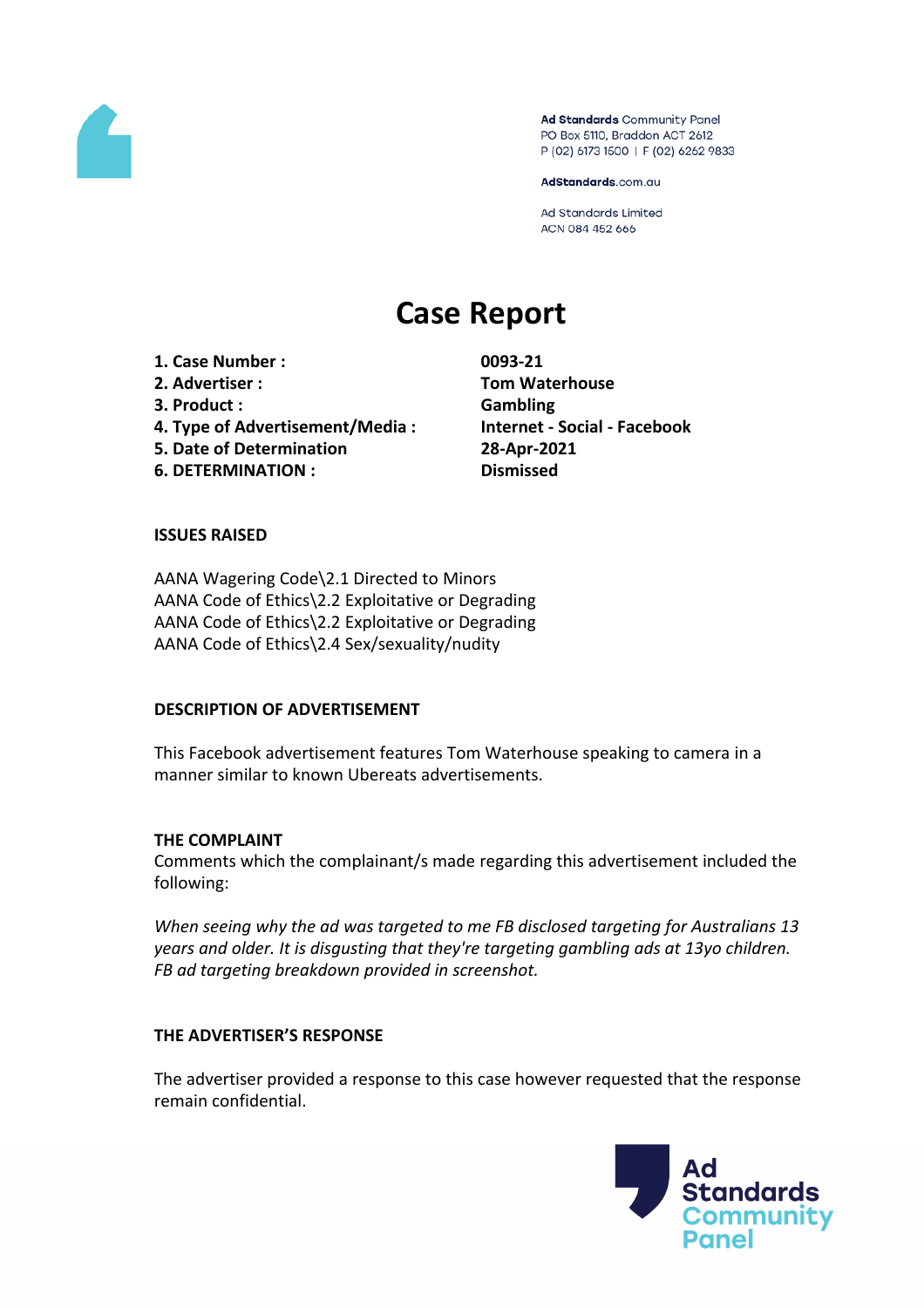

#### **THE DETERMINATION**

The Ad Standards Community Panel (Panel) considered whether this advertisement breaches the AANA Code of Ethics (the Code) or the AANA Wagering Advertising and Marketing Communication Code (Wagering Code).

The Panel noted the complainant's concern that the advertisement is targeted towards children.

The advertiser provided a response to this case however requested that the response remain confidential.

## **The Wagering Code**

The Panel considered the advertiser's assertion that the Wagering Code does not apply to the advertisement as the advertiser is not a "Licensed Operator" as defined in the Wagering Code.

The Panel noted that a Licensed Operator is defined as "a person or company licensed in a State or Territory of Australia to provide Wagering Products or Services to customers in Australia".

The Panel noted that a Wagering Product or Service is defined as "product or service, provided by a Licensed Operator, which offers betting on horse races, harness races, greyhound races, sporting events, novelty events or other contingencies (or a series of races, events or contingencies); but does not include gaming, such as casino games or electronic gaming machines, keno, lotto and lottery products or trade promotions. For the purposes of this code, Wagering Product or Service includes betting on fantasy sport teams, odds compilation and tipping services offered or provided by a Licensed Operator".

The Panel noted that that Tom Waterhouse provides tipping/odds compilation services, however is not a licensed operator for betting or wagering services.

The Panel further noted the Practice Note to the Wagering Code which provides advice as to what is excluded from the Wagering Code:

"Services ancillary to wagering such as odds compilation or tipping services provided by third parties who are not licensed operators are also excluded".

The Panel noted however that the Tom Waterhouse app being advertised does have a function for users to place a bet, serving as an intermediary for users to place a bet with a third party.

The Panel noted that the material in question was not produced by a Licensed Operator as defined in the Wagering Code, however considered the intent of the Code as stated in the Practice Note: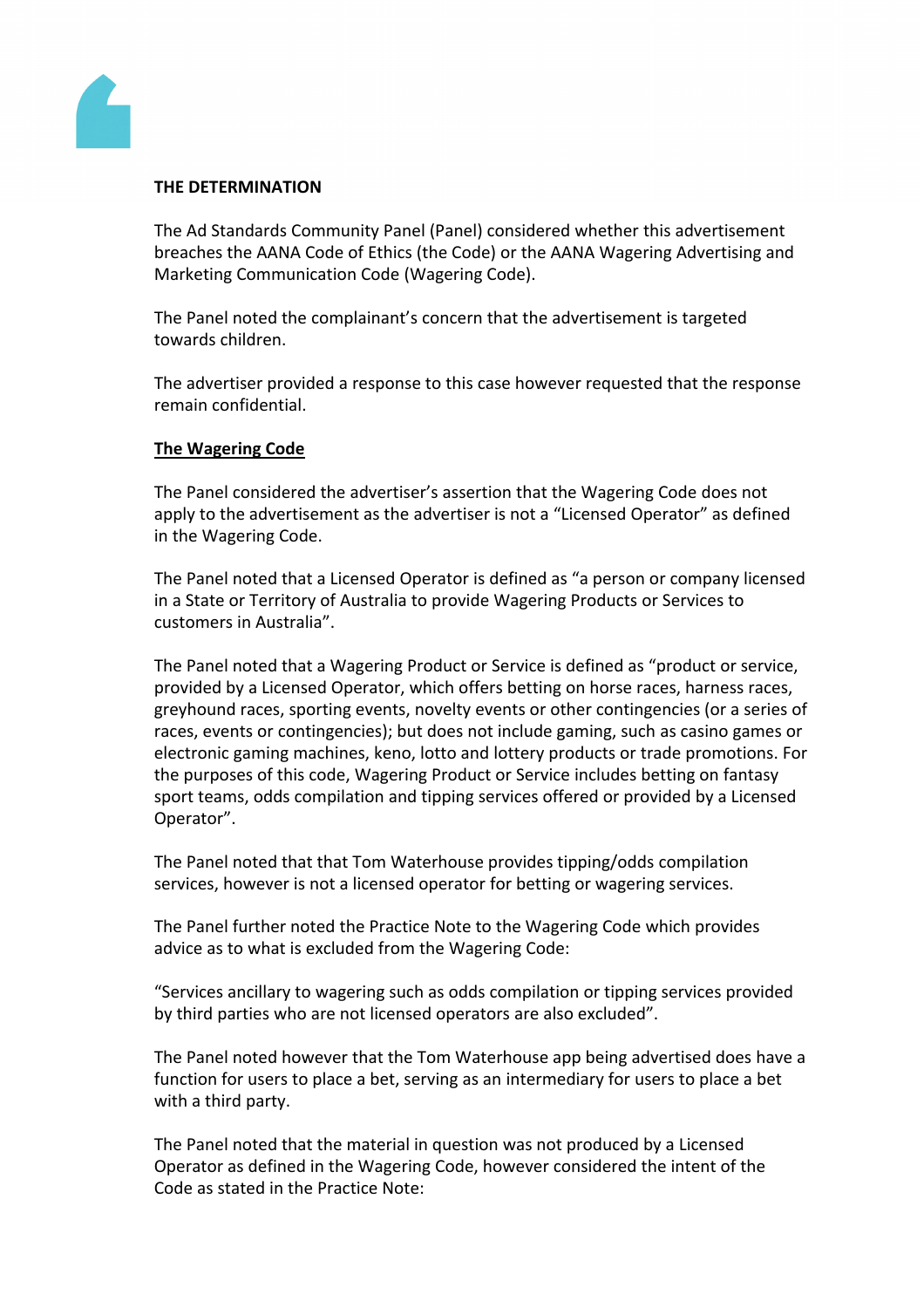

*"For the purposes of the Code, the term "wagering activities" refers to the express or implied portrayal of placing a wager (bet) on an uncertain outcome using a Wagering Product or Service. The depiction of "wagering activities" may also include the express or implied portrayal of wagering–related ancillary activities used in combination with, a Wagering Product or Service, such as checking odds or discussing wagering tips in connection with placing a wager or bet".*

The Panel noted that the substantive provisions of the Wagering Code refer to 'wagering' and 'wagering activities' as a matter within the purview of the Wagering Code and also considered the objectives of the Wagering Code which include 'to ensure that advertisers and marketers develop and maintain a high sense of social responsibility in advertising and marketing wagering products in Australia'.

The Panel considered that the absence of a reference to a service such as the one provided by Tom Waterhouse in the definitions section of the Wagering Code does not render its operative provisions ineffective.A broad interpretation of the definition of 'wagering activities' to include a form of wagering using the Tom Waterhouse product as an intermediary would be consistent both with the Practice Note and the stated objectives of the Wagering Code. The Panel therefore considered that the provisions of the Wagering Code do apply.

# **Wagering Code Section 2.1 - Advertising or Marketing Communication for a Wagering Product or Service must not, having regard to the theme, visuals and language used, be directed primarily to Minors.**

The Panel noted the complainant's concern that the advertisement was directed to minors based on the targeting information accompanying the advertisement.

The Panel noted the advertiser's response regarding this matter, that when creating an advertisement through an app on Facebook there is no option to target the advertisement towards a particular demographic, and therefore the targeting data shows that the advertisement is directed towards people aged 13 years and over – being the age restriction for genreal users.

The Panel considered that this meant that the advertisement was targeted broadly to all Facebook users.

The Panel noted that the provisions of the Code require that the advertisement must not be directed to minors having regard to the themes, visuals and language used. The Panel noted that the placement of the advertisement itself, as opposed to the content of the advertisement, was not within the provisions of the Code.

The Panel then considered whether the themes, visuals and language of the advertisement were directed to minors.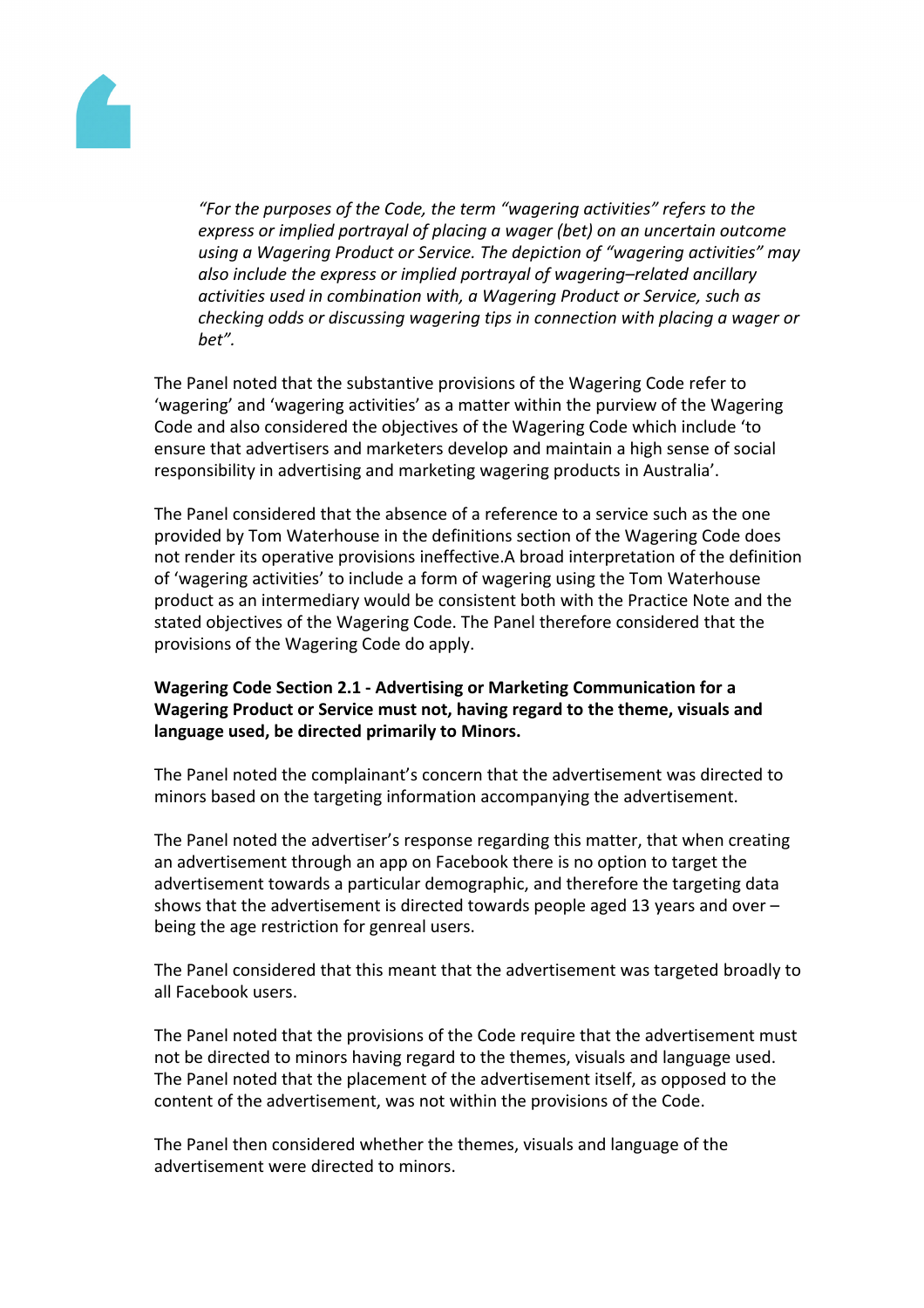

The Panel noted that the theme of the advertisement is to promote an app that provides tipping, odds compilation and wagering services and considered that such an app is unlikely to be of appeal to children. The Panel noted that the advertisement shows a group of people on a boat, and considered that the imagery is not bright or likely to attract the attention of children. The Panel noted that Tom Waterhouse is the only speaker in the advertisement, and considered that his tone and delivery is not child-like or likely to be considered to be directed to children.

The Panel considered that the advertisement has no theme, visuals or language that would be attractive to or directed to minors and considered that the advertisement was not targeting children and was not directed primarily to minors. The Panel considered that the advertisement was clearly directed at an adult audience.

## **Wagering Code Section 2.1 conclusion**

The Panel determined that the advertisement did not breach Section 2.1 of the Wagering Code.

## **The AANA Code of Ethics**

## **Section 2.2: Advertising or marketing communications should not employ sexual appeal in a manner which is exploitative or degrading of any individual or group of people.**

The Panel noted the AANA Practice Note which provides guidance on the meaning of the terms exploitative and degrading:

Exploitative - (a) taking advantage of the sexual appeal of a person, or group of people, by depicting them as objects or commodities; or (b) focussing on their body parts where this bears no direct relevance to the product or service being advertised. Degrading – lowering in character or quality a person or group of people.

## **Does the advertisement use sexual appeal?**

The Panel noted the advertisement depicted several women in swimwear and considered that the image did contain sexual appeal.

## **Does the advertisement use sexual appeal in a manner that is exploitative?**

The minority of the Panel considered that the women are depicted as props in the advertisement, there to promote the man's playboy image. The minority considered that the women in the advertisement do not speak or have an active role, and considered that this dehumanised the women and depicted them as doll-like sexual objects to be used by men. The minority of the Panel considered that the cumulative effect of the advertisement amounted to a depiction which reduces the women to objects or commodities.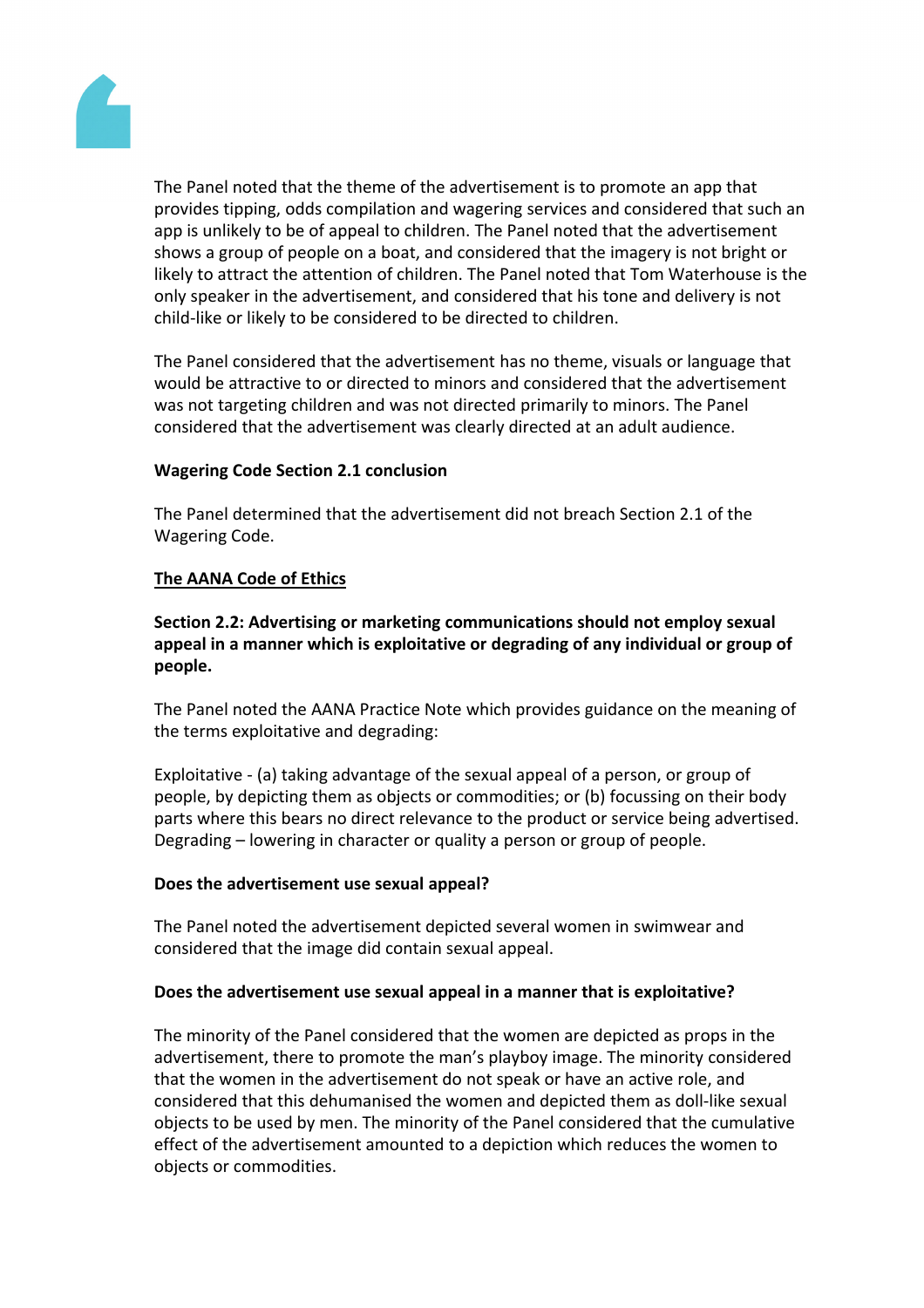

The majority of the Panel noted that the advertisement featured seven women on a boat with a man. The majority considered that the clear focus of the advertisement is on the man speaking and promoting the app product, and the advertisement does not present the women as objects or commodities. The majority noted that some members of the community may find the use of female models in an advertisement in which they do not have an active role to be exploitative however the majority of the Panel considered that this use of female models or actors is not itself a breach of the Code.

The Panel considered that the women's bodies are not the focus of the advertisement and that there is no particular focus on the women's body parts in the advertisement, and that this is not a breach of part (b) of the definition of exploitative.

Overall the Panel considered that the advertisement did not employ sexual appeal in a manner which is exploitative of the women.

## **Does the advertisement use sexual appeal in a manner that is degrading?**

The minority of the Panel considered that the implication that the women are props, there to serve the man's ego, was lowering them in character and quality and was degrading of the women.

The majority considered that the overall manner in which the women are depicted in the advertisement does not degrade or lower the quality of the women in the advertisement, or women in general.

## **Section 2.2 conclusion**

Finding that the advertisement did not employ sexual appeal in a manner which is exploitative or degrading of an individual or group of people, the Panel determined that the advertisement did not breach Section 2.2 of the Code.

# **Section 2.4: Advertising or Marketing Communications shall treat sex, sexuality and nudity with sensitivity to the relevant audience.**

The Panel noted the Practice Note for the Code states:

*"Images which are not permitted are those which are highly sexually suggestive and inappropriate for the relevant audience. Explicit sexual depictions in marcomms, particularly where the depiction is not relevant to the product or service being advertised, are generally objectionable to the community and will offend Prevailing Community Standards."*

## **Does the advertisement contain sex?**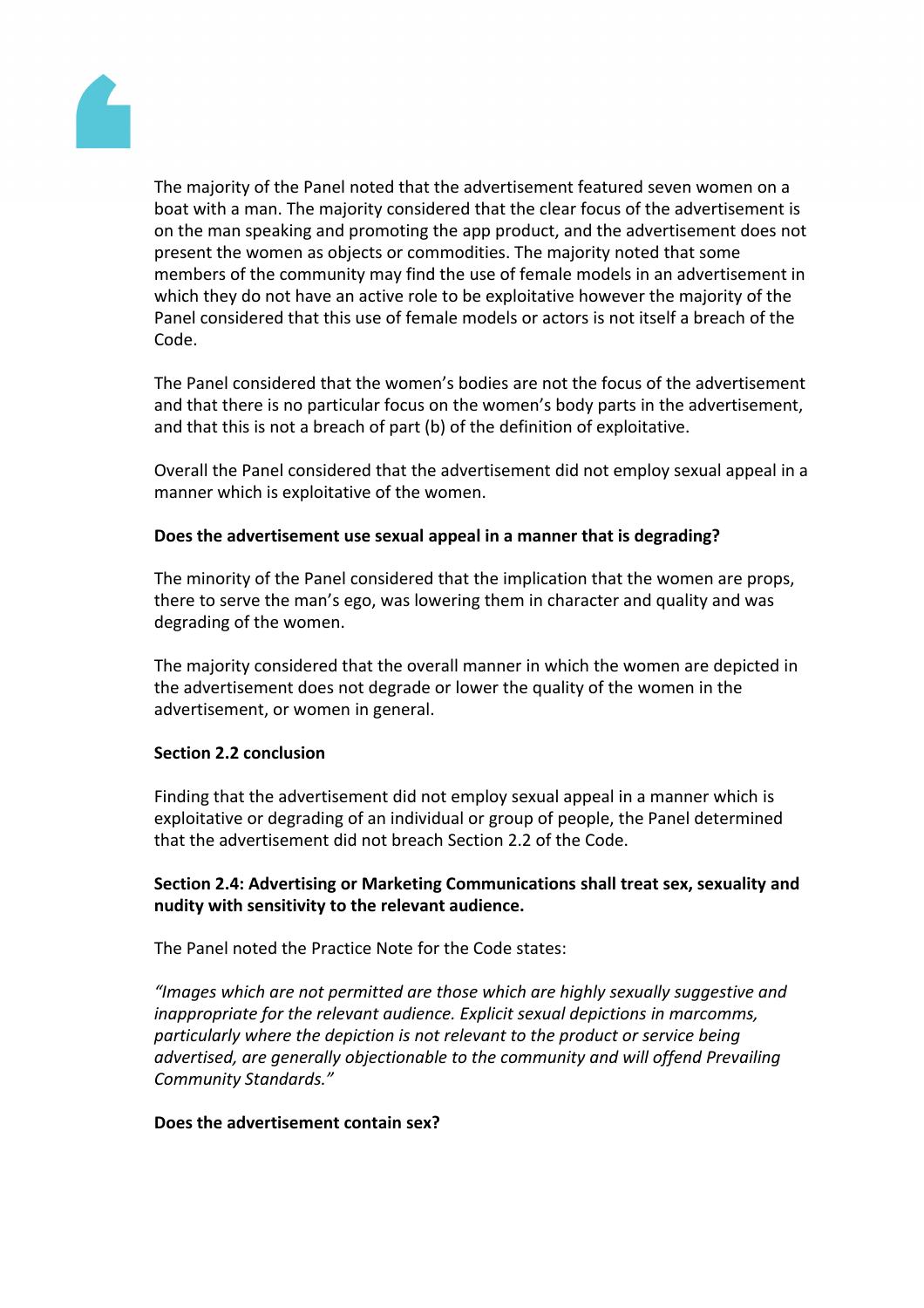

The Panel considered whether the advertisement contained sex. The Panel noted the definition of sex in the Practice Note is "sexual intercourse; person or persons engaged in sexually stimulating behaviour".

The Panel considered that the women and man were not touching or interacting and there was no indication that they were engaging in sexual intercourse. The Panel considered that the advertisement did not contain sex.

## **Does the advertisement contain sexuality?**

The Panel noted the definition of sexuality in the Practice Note is "the capacity to experience and express sexual desire; the recognition or emphasis of sexual matters".

The Panel noted that the women were wearing swimwear on a boat, and considered that while the man was fully dressed, there was no sexual suggestion to the advertisement. The Panel considered that the advertisement did not contain sexuality.

# **Does the advertisement contain nudity?**

The Panel noted that the definition of nudity in the Practice Note is "the depiction of a person without clothing or covering; partial or suggested nudity may also be considered nudity".

The Panel noted that the women are wearing swimwear and considered that some members of the community may consider the depiction of a person in swimwear to constitute partial nudity.

# **Is the issue of nudity treated with sensitivity to the relevant audience?**

The Panel noted that the definition of sensitivity in the Practice Note is "understanding and awareness to the needs and emotions of others".

The Panel considered that the requirement to consider whether sexual suggestion is 'sensitive to the relevant audience' requires them to consider who the relevant audience is and to have an understanding of how they might react to or feel about the advertisement.

The Panel noted that this advertisement is a sponsored post on Facebook and considered that the audience would be broad but predominately adult.

The Panel considered that the poses of the women were relaxed and not sexually suggestive and that the overall advertisement was not highly sexually suggestive. The Panel considered that the depiction of women in swimwear was not inappropriate for an advertisement set on a boat.